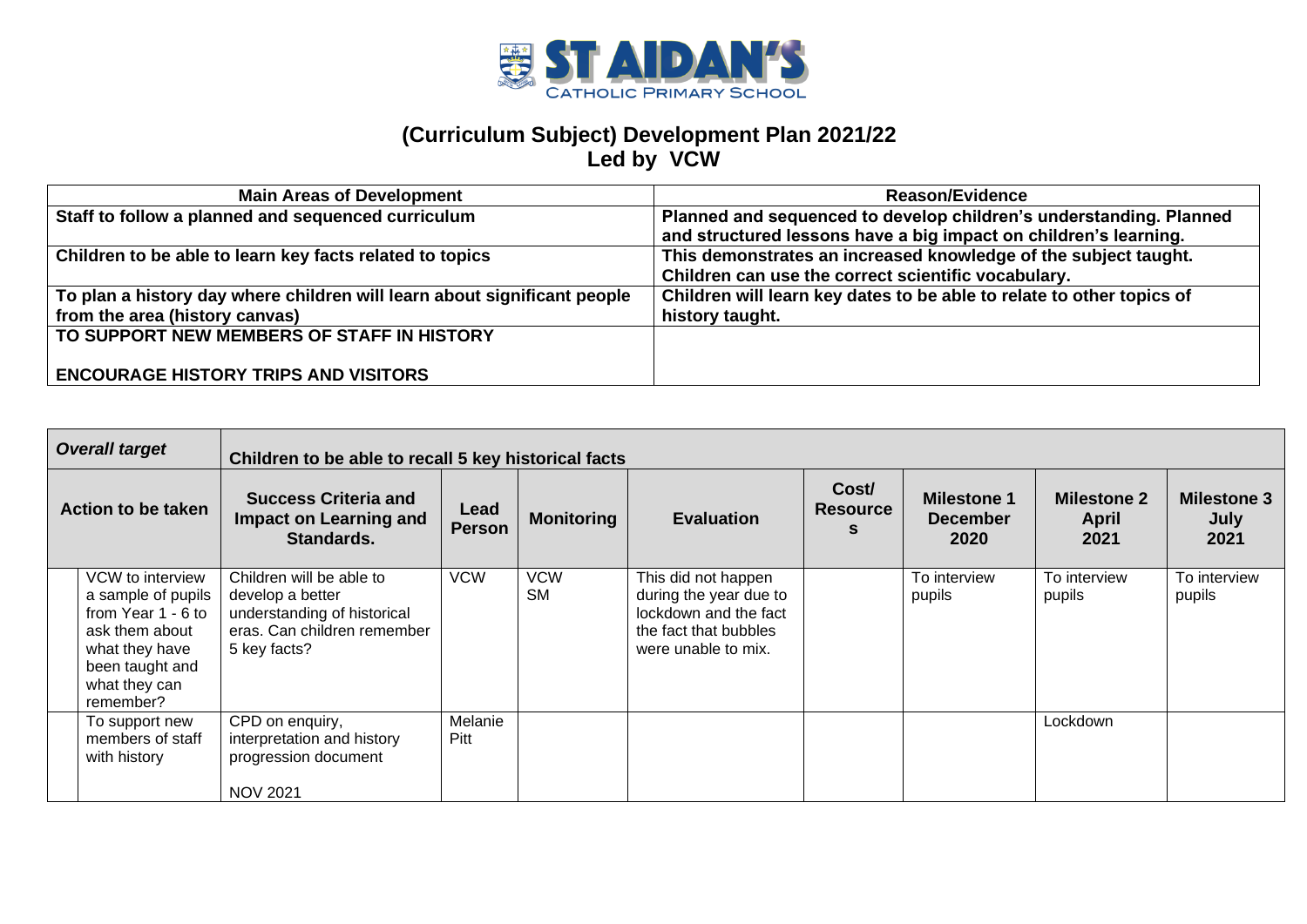

| To encourage<br>History school<br>trips and visitors | VCW to discuss during whole   '<br>staff meeting. | <b>VCW</b> | CHECK IN WITH<br><b>STAFF DURING</b><br><b>TERM1</b> |  |  |
|------------------------------------------------------|---------------------------------------------------|------------|------------------------------------------------------|--|--|
|                                                      | COVID dependent.                                  |            |                                                      |  |  |

|                    | <b>Overall target</b>                                                                                                                                                                                                         |                                                                                                                                            |                       |                                                                        |                                                                                                                                                                                                                                                     |                          |                                               |                                            |                                    |
|--------------------|-------------------------------------------------------------------------------------------------------------------------------------------------------------------------------------------------------------------------------|--------------------------------------------------------------------------------------------------------------------------------------------|-----------------------|------------------------------------------------------------------------|-----------------------------------------------------------------------------------------------------------------------------------------------------------------------------------------------------------------------------------------------------|--------------------------|-----------------------------------------------|--------------------------------------------|------------------------------------|
| Action to be taken |                                                                                                                                                                                                                               | <b>Success Criteria and</b><br><b>Impact on Learning and</b><br>Standards.                                                                 | Lead<br><b>Person</b> | <b>Monitoring</b>                                                      | <b>Evaluation</b>                                                                                                                                                                                                                                   | Cost/<br><b>Resource</b> | <b>Milestone 1</b><br><b>December</b><br>2020 | <b>Milestone 2</b><br><b>April</b><br>2021 | <b>Milestone 3</b><br>July<br>2021 |
|                    | To plan a whole<br>school history day<br>for children to<br>learn about<br>significant people<br>from the area.<br>This may have to<br>be done virtually<br>or completed by<br>teacher during<br>term 3. (COVID<br>DEPENDENT) | Children will understand the<br>purpose of the history canvas<br>and will gain an<br>understanding of significant<br>people from the area. | <b>VCW</b>            | Samples of<br>work from<br>each year<br>group.<br>Pupil<br>interviews. | This has been<br>postponed to<br>November the 25 <sup>th</sup> in<br>the afternoon. The<br>focus will be on local<br>legends from the area<br>(canvas link). VCW will<br>deliver a staff meeting<br>in Nov to cover aims<br>and objects of the day. |                          |                                               |                                            |                                    |
|                    | This has been<br>postponed due to<br>COVID and deep<br>dive in math<br>during the<br>summer term                                                                                                                              |                                                                                                                                            |                       |                                                                        |                                                                                                                                                                                                                                                     |                          |                                               |                                            |                                    |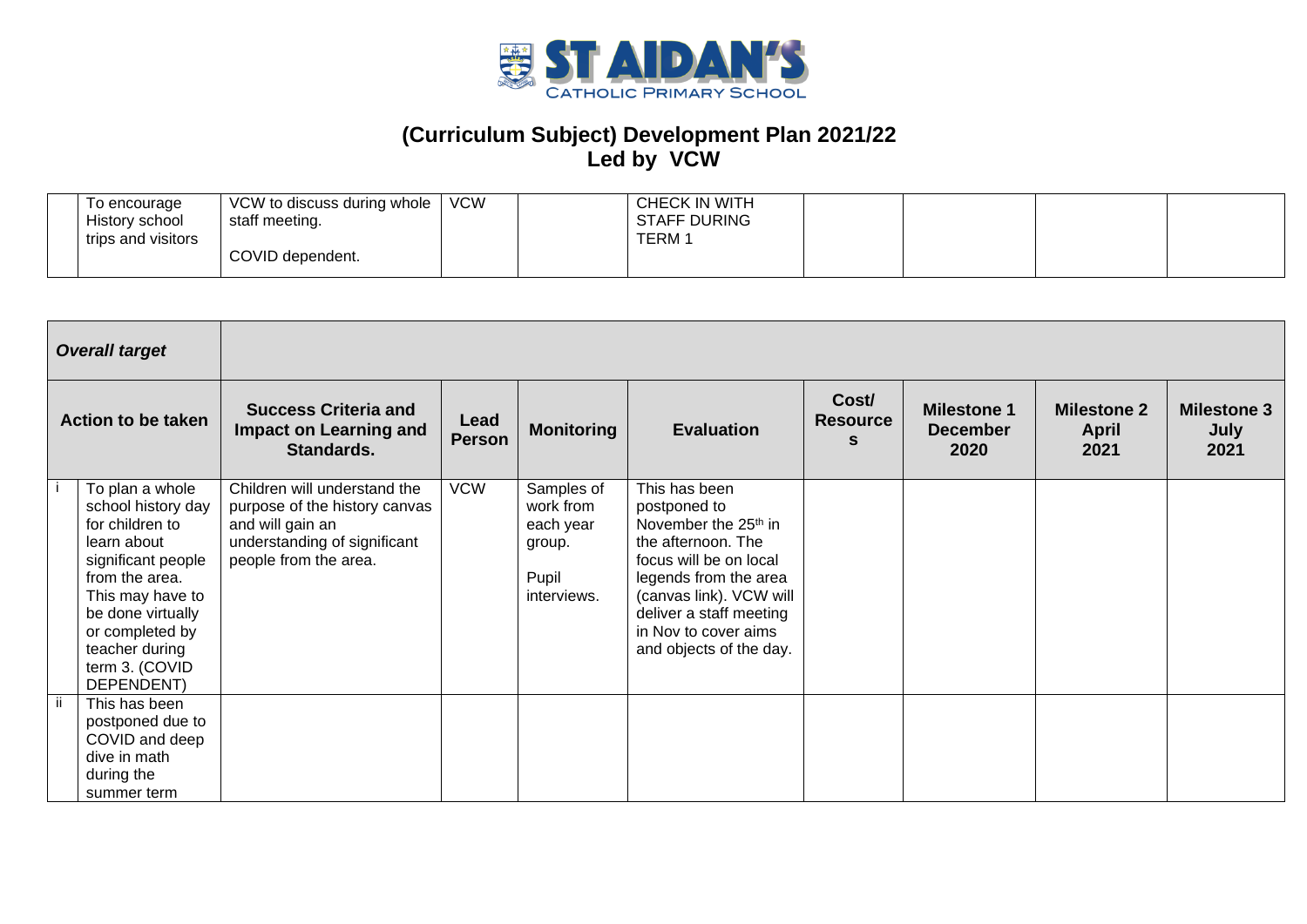

|                    | <b>Overall target</b>                                        |                                                                                                           | Staff to be following planned and sequenced document |                                                                                        |                                                                                                                             |                           |                                                                          |                                             |                                              |  |  |  |
|--------------------|--------------------------------------------------------------|-----------------------------------------------------------------------------------------------------------|------------------------------------------------------|----------------------------------------------------------------------------------------|-----------------------------------------------------------------------------------------------------------------------------|---------------------------|--------------------------------------------------------------------------|---------------------------------------------|----------------------------------------------|--|--|--|
| Action to be taken |                                                              | <b>Success Criteria and</b><br><b>Impact on Learning and</b><br>Standards.                                | Lead<br><b>Person</b>                                | <b>Monitoring</b>                                                                      | <b>Evaluation</b>                                                                                                           | Cost/<br><b>Resources</b> | <b>Milestone 1</b><br><b>December</b><br>2020                            | <b>Milestone 2</b><br><b>April</b><br>2021  | <b>Milestone 3</b><br>July<br>2021           |  |  |  |
|                    | Staff to follow the<br>planned and<br>sequenced<br>document. | Subject leader to be able to<br>compare planned document<br>to work in books and they<br>should match up. | <b>SM</b>                                            | <b>Book</b><br>scrutiny.                                                               |                                                                                                                             | Free                      | Staff to know<br>their topic order<br>and the<br>sequence of<br>lessons. | Evidence of this<br>in children's<br>books. | Children can<br>talk about<br>their leaning. |  |  |  |
| ji.                |                                                              | Book look in autumn term<br>with SM                                                                       | <b>SM</b>                                            | Nursery,<br>reception,<br>Year 1, Year<br>2, Year 3,<br>Year 5 and<br>Year 6<br>books. | Most staff were<br>starting to follow the<br>sequence document.                                                             | Free                      | Evidence in<br>books.                                                    |                                             |                                              |  |  |  |
|                    |                                                              | Book look in summer term<br>with SM                                                                       | <b>SM</b>                                            | Nursery,<br>Year 1, Year<br>2, Year 3,<br>Year 4, Year<br>5 and Year 6<br>books.       | No evidence from<br>Reception provided.<br>Staff provided<br>evidence of teaching<br>history during lock<br>down. There was | Free                      |                                                                          | Evidence in<br>books.                       |                                              |  |  |  |